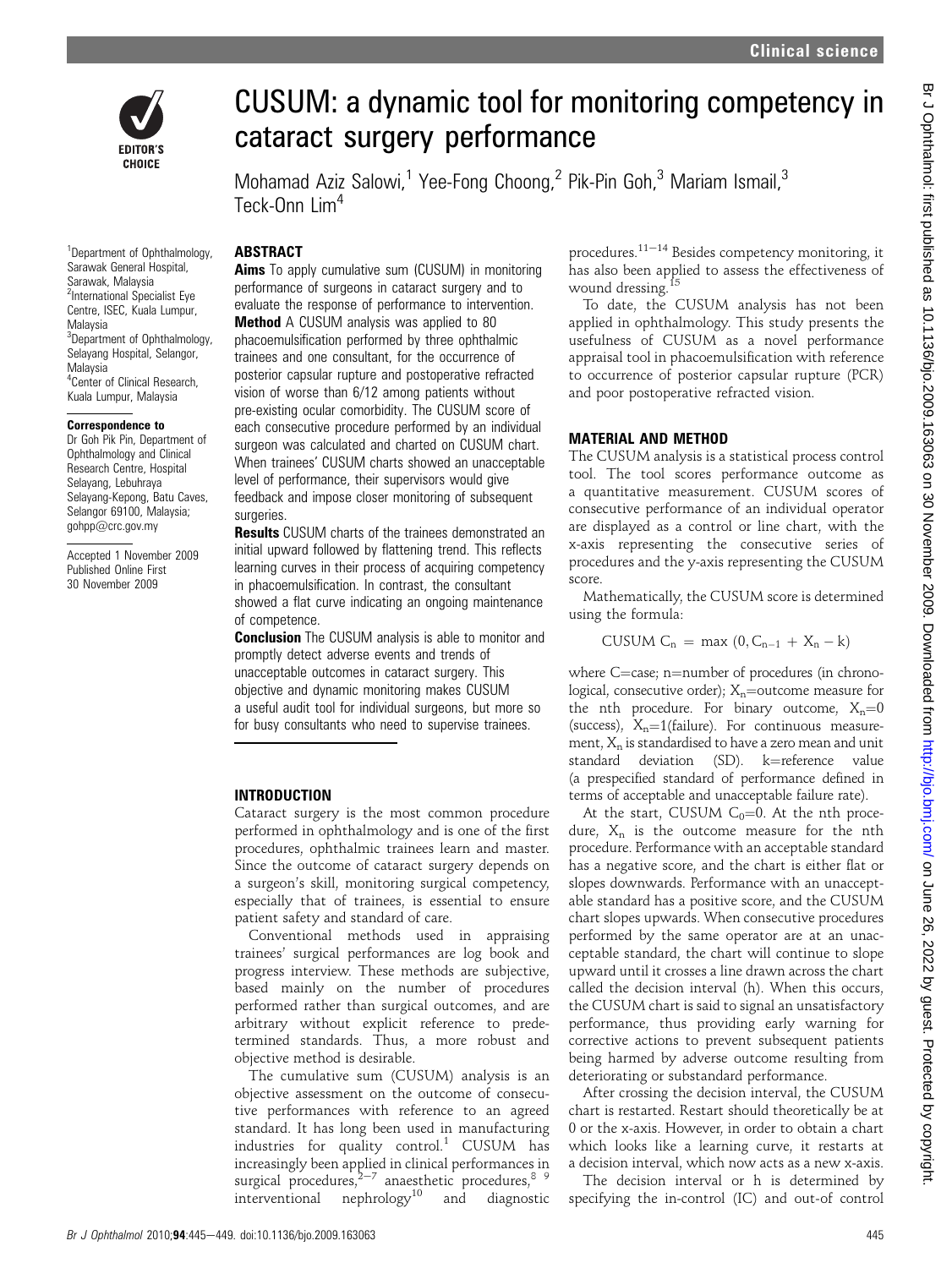(OC) average run length (ARL). IC-ARL is the average number of consecutive surgeries required for a CUSUM chart to cross a decision interval or signal during the period when the operator is performing at an acceptable level. This is analogous to Type I  $(\alpha$  error) or false-positive error in hypothesis testing. On the other hand, OC-ARL is the average number of procedures performed before the CUSUM chart signals, during the period when an individual is performing at an unacceptable level. It is a measure of sensitivity and is analogous to power (1-Type II  $(\beta)$ ) or false-negative error in hypothesis testing.

A design with short IC-ARL (large type I or  $\alpha$  error) is prone to false alarm, while a design with short OC-ARL (high power) will quickly detect poor performance. Ideally, CUSUM monitoring requires long IC- ARL (small type I error) and short OC-ARL (high power) before the chart signals an actual deterioration in performance. Unfortunately, this ideal could not be reached, as a desirably long IC-ARL (small type I error) will lead to unacceptably long OC-ARL (low power). On the other hand, the desired short OC-ARL (high power) will lead to more frequent false alarms (large type I error). Hence, a trade-off is made between them. The amount of acceptable trade-off depends on the nature of the procedure and its adverse event to be monitored, that is, life-threatening complications would require a highly sensitive chart to detect poor performance at the expense of more frequent false alarms.

Figure 1 shows the standard CUSUM charts for a consultant and a trainee. A consultant is expected to have a flat CUSUM chart indicating ongoing maintenance of competence. On the other hand, a trainee, in the process of acquiring a new skill, is expected to have an initial upward followed by a flattening chart, the so-called learning curve. The degree of the slope is a measure of progress, that is, a greater slope means slower progress. When the chart flattens, it indicates that the trainee has mastered the new skill.

In this study, the CUSUM analysis was applied to four cataract surgeons, that is, a senior consultant and three trainees in their performance of 20 cases of phacoemulsification with intraocular lens implantation. Trainee 1 was in his final year of postgraduate training, trainee 2 was in the second year of postgraduate training, and trainee 3 had completed his postgraduate training. The adverse outcomes being monitored were the occurrence of PCR during surgery and postoperative refracted vision. Successful cataract surgery was defined as absent of PCR or refracted visual acuity of 6/12 or better by 12 weeks postoperatively. The prespecified standard of performance was derived from aggregated data of 12 798 cataract



Figure 1 Standard reference cumulative sum (CUSUM) chart showing performances by a trainee and a consultant.

surgeries reported to the National Cataract Surgery Registry (NCSR).16 The acceptable rate for PCR was less than 5%, and the unacceptable rate was more than 10% of surgery performed. For visual outcome worse than 6/12, the acceptable rate was less than 10%, and the unacceptable rate was more than 20% of patients operated. Patients who had pre-existing ocular comorbidity were excluded from CUSUM analysis. Table 1 summarises the specifications and parameter values used in CUSUM charting for monitoring cataract surgery performance. The trainees' CUSUM charts were monitored closely. When their CUSUM charts crossed the decision interval, they were given feedback, and closer monitoring of subsequent cases was initiated.

## RESULTS

The CUSUM charts for PCR for the four surgeons are shown in figure 2. Trainee 1 had PCR in his first case, and his chart crossed the first decision interval. The subsequent two cases were uneventful, and the chart sloped downwards. However, a second PCR occurred in case no 4. As this was the second occurrence of PCR, and it occurred soon after the first, the chart crossed two decision intervals. For the next 16 cases, trainee 1 did not have any PCR, indicating that his performance had achieved an acceptable standard.

Trainee 2, the junior trainee, had three cases of PCR. The first two cases were associated with extended continuous curvilinear capsulorrhexis, and the last case occurred during irrigation and aspiration. The PCR occurred at a gap of a few successful surgeries. His chart showed an upward followed by downward slope and crossed three decision intervals. A review of his cases with PCR did not indicate that they are difficult cases. Trainee 2 had not overcome his learning curve and needed continuous close monitoring.

The chart for trainee 3 crossed the decision interval at case no 2 and crossed two decision intervals at case no 5. After the fifth case, there was no more PCR, and his chart stayed flat.

The consultant had no PCR until the last case. His chart was flat initially and crossed one decision interval at case no 20. The PCR occurred during irrigation and aspiration.

Figure 3 shows the CUSUM charts for postoperative refracted vision. Trainee 1 had two patients who had postoperative vision worse than 6/12, that is, case no 4 who happened to have PCR and high surgically induced astigmatism, and case no 16 who had

| Table 1 | Cumulative sum charting design for monitoring cataract |  |  |  |
|---------|--------------------------------------------------------|--|--|--|
|         | surgery performance                                    |  |  |  |

| --- J -- 1 -- - - - - - - - - - -                                                                                             |                                                      |                                               |  |  |  |  |  |
|-------------------------------------------------------------------------------------------------------------------------------|------------------------------------------------------|-----------------------------------------------|--|--|--|--|--|
| <b>Specifications</b>                                                                                                         | <b>Parameter</b>                                     | <b>Parameter</b>                              |  |  |  |  |  |
| Outcome measure for purpose<br>of performance monitoring as<br>determined by the user                                         | Posterior<br>capsular rupture                        | Postoperative<br>refracted visual acuity      |  |  |  |  |  |
| Acceptable rate of performance<br>for the outcome measure specified<br>as determined by the user, $\pi$ 1                     | 5%                                                   | 10%                                           |  |  |  |  |  |
| Unacceptable rate of performance<br>for the outcome measure specified<br>as determined by the user, $\pi$ 2                   | 10%                                                  | 20%                                           |  |  |  |  |  |
| Reference value k, calculated based<br>on $\pi$ 1 and $\pi$ 2 using methods<br>described by Hawkins and Olwell. <sup>17</sup> | 0.072                                                | 0.145                                         |  |  |  |  |  |
| *h, †IC-ARL and ‡OC-ARL,<br>calculated based on k using<br>methods described by Hawkins<br>and Olwell. <sup>17</sup>          | $*$ h=0.50<br>$+IC-ARL = 20$<br>$\text{\#OC-ARL}=10$ | $*h=1.45$<br>$+IC-ARL = 52$<br>$+OC-ARL = 16$ |  |  |  |  |  |

h and the ARLs determine the degree of sensitivity of the chart and are selected by the user.

\*h, decision interval.

 $\dagger$ IC-ARL, in control-average run length.

zOC-ARL, out of control-average run length.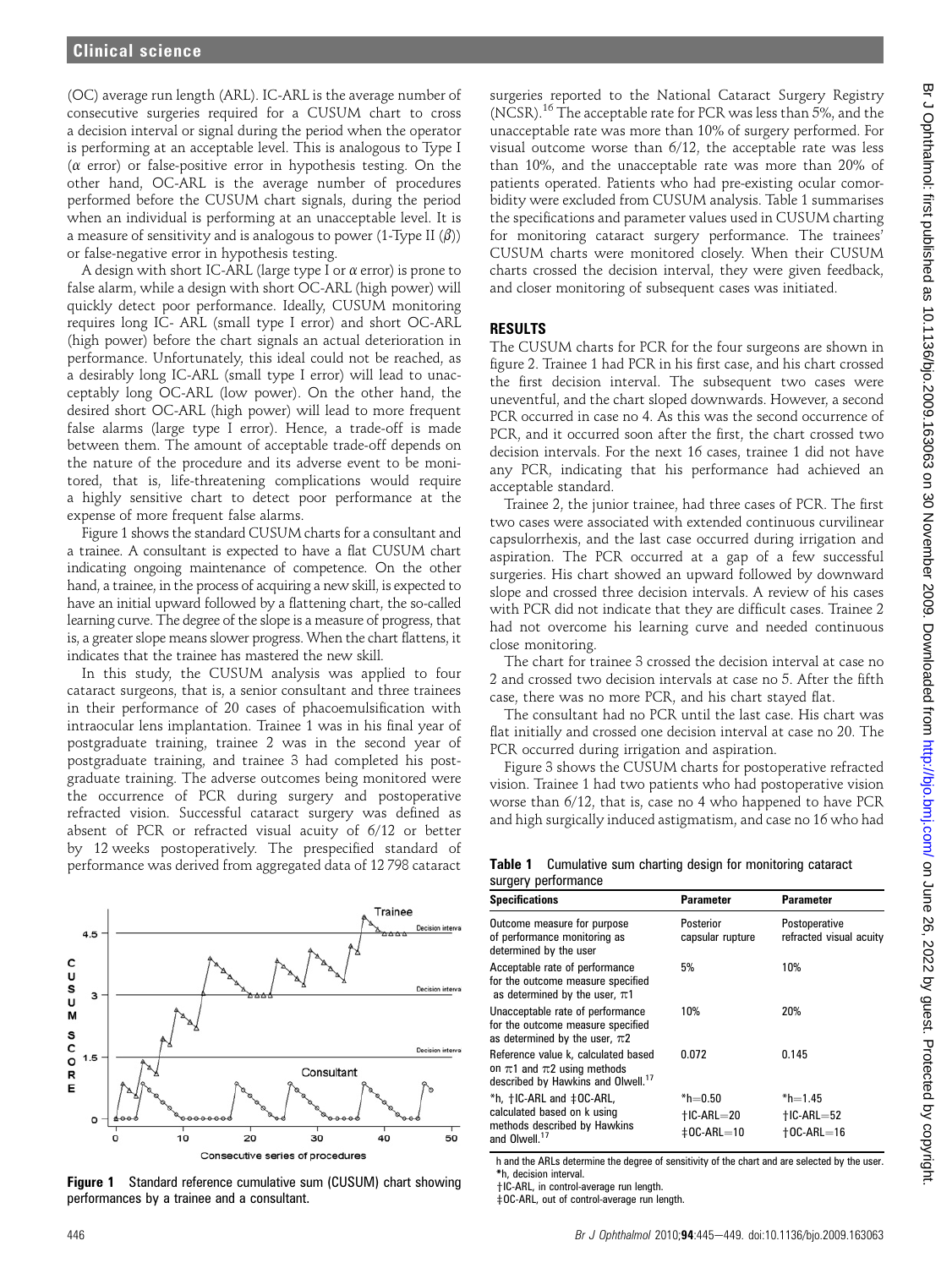Figure 2 Cumulative sum (CUSUM) chart for four surgeons based on the occurrence of posterior capsular rupture.







Phacoemulsification (Occurence of Posterior Capsule Rupture)

Phacoemulsification (Occurence of Posterior Capsule Rupture)



cystoid macular oedema (CMO). The chart did not cross the decision interval, as the occurrences were far apart. Trainee 2 had three patients with a poor visual outcome. Case no 1 had PCR and CMO, case no 8 had PCR and severe postoperative inflammation, and case no 9 had infective endophthalmitis. Trainee 3 had three patients with poor visual outcomes, that is, case no 7 who had CMO, and case nos 8 and 19, who had surgically

induced high astigmatism. The CUSUM charts of trainees 2 and 3 crossed the decision interval, as two of their three failures occurred sequentially. They were both required to review their cases with poor outcome and to find corrective measures to reduce surgically induced astigmatism. The consultant demonstrated a flat chart with one isolated case of poor vision which was due to CMO.

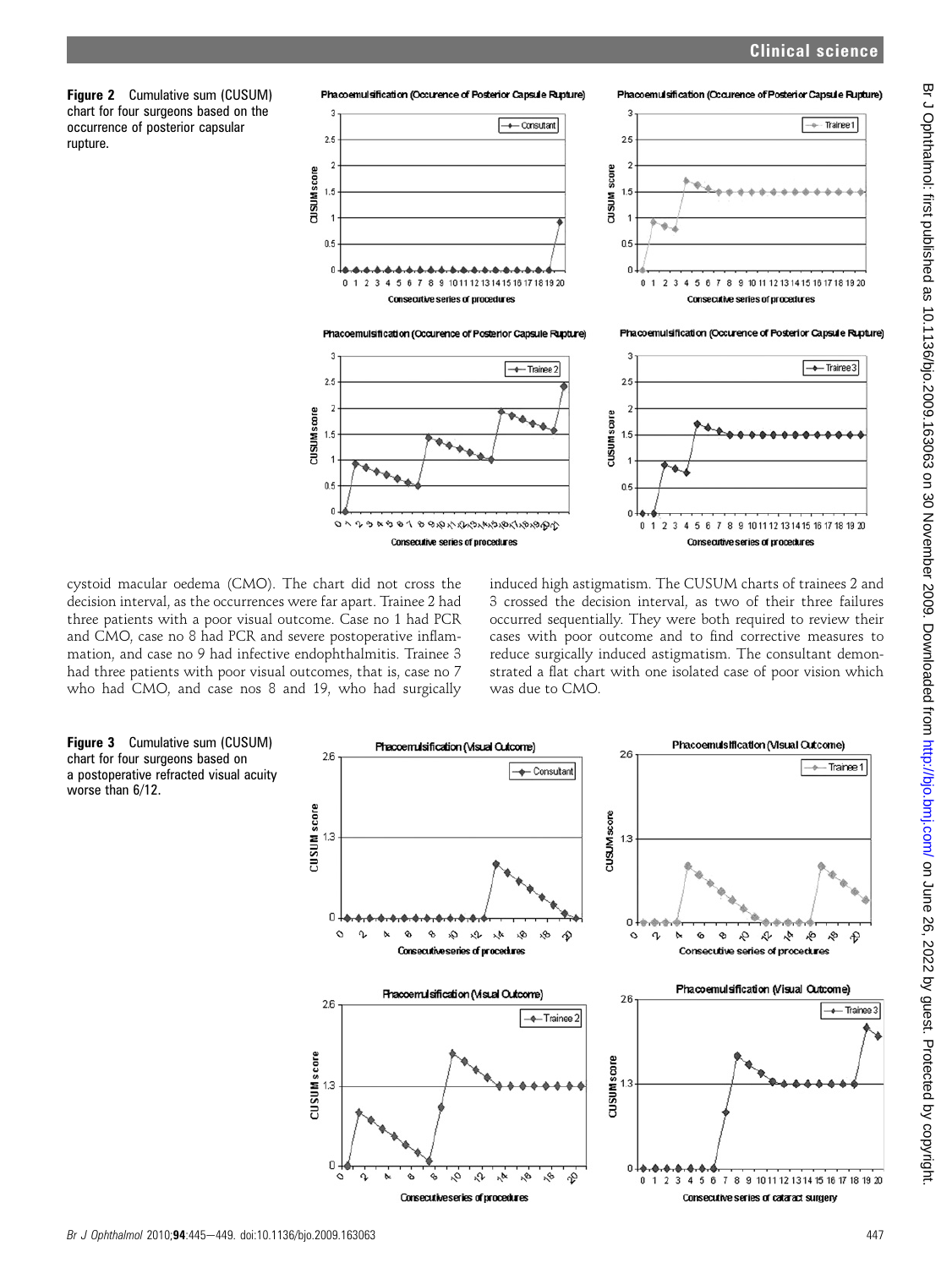#### **DISCUSSION**

Applications of CUSUM in clinical practice, especially in monitoring trainees' performance, have been encouraging. Its usefulness has been documented in endotracheal intubation.<sup>8</sup> extradural and spinal anaesthesia, $9$  endoscopic retrograde cholangiopancreatography, $^{14}$  <sup>18</sup> renal biopsy<sup>4</sup> and catheter insertion in peritoneal dialysis.<sup>10</sup> This study on phacoemulsification, displaying CUSUM charts of three trainees with a typical learning curve proved that CUSUM has the ability to promptly detect poor performances and is an effective competency monitoring tool in cataract surgery as well.

Monitoring trainees' surgical performance is a demanding task. The conventional methods are logbooks, progress interviews, peer reviews or direct supervision. Trainees are often assessed based on quantity, that is, the number of surgery procedures performed, and not quality, that is, rates of surgical complication or successful outcome. These methods are subjective, often unreliable, time-consuming and without reference to validated standards. Even if surgical outcomes were monitored by reviewing log book, it is slow in detecting trends of unacceptable performances, and much harm could have been done to patients before the deteriorating performance of a trainee is identified.

CUSUM is superior to conventional methods, as it is objective and dynamic, tracks performance over time and refers to predetermined outcome standards. The standard of performance can be modified based on updated values derived from benchmarking. Different standards can also be set for surgeons at different levels of training. The unique and important feature of CUSUM is its ability to indicate the trend of deteriorating performance early, prompting preventive and corrective measures.

The graphic display of CUSUM chart is simple and easy to understand. An upward chart signifies unacceptable performance. When it happens, both the trainees and their supervisors should take action, for example by reviewing video recordings of the surgery and closer monitoring on subsequent surgeries. When the upward trend is continuous despite intervention, this may indicate the need to assess the surgeons' stereo-acuity and bi-dexterity, essential prerequisites in performing microsurgery.

CUSUM can also be used to set an average number of procedures needed to be done before trainees are allowed to perform independently. Whenever possible, trainees should carry out that set number of procedures on animal or simulated eyes in a wet lab before performing on patients. This application has been studied for surgical trainees for endotracheal intubations, in which 19 attempts were required to overcome the learning curve,<sup>8</sup> and for Tenckhoff catheter insertion for peritoneal dialysis, in which 23 procedures needed to be carried out to achieve less than  $25\%$  primary failure.<sup>10</sup> Failing to achieve the learning curve at the specified number of cases may indicate that the particular trainee needs further supervision before being allowed to proceed to the next level of training.

CUSUM may not be applicable to all surgical procedures. The efficiency of CUSUM as a monitoring system depends on several criteria. First, the procedures must be frequently performed. Second, the success or failure of the procedure must be clearly defined and is closely related to surgeon's skill. Third, the complications of the procedure must be well defined. Cataract surgery fulfills such criteria, especially for PCR, as its occurrence closely reflects the surgeon's competency, and it is one of the main predictors for poor visual outcomes.<sup>19-25</sup> Postoperative visual outcome is an indirect measure of surgeons' competency as patients' factors such as CMO can contribute to poor visual outcome. Thus, when reviewing trainees' CUSUM charts, their feedback on the occurrence of intraoperative complication and factors contributing to poor visual outcome are relevant and should be considered.

Like other monitoring systems, CUSUM faces the challenge of incomplete data entry on surgeries performed by individual surgeons. This problem can be overcome by automated data mining, either from electronic medical records or from the patient register. Since early 2009, CUSUM competency monitoring has been applied to doctors serving the Ministry of Health of Malaysia whose surgeries are captured in the cataract surgery registry. Individual surgeons can view their own CUSUM charts on the eCUSUM website (https://app.acrm.org.my/eCUSUM). When trainees view their charts online, they can activate an automated email message that will send their charts to their supervisors. By doing so, monitoring becomes more systematic, effortless and in real-time. Monitoring and evaluating the competency of surgeons, especially trainees, are essential and mandatory in ensuring patient safety and standard of care. We are convinced that a CUSUM analysis is useful, especially for busy consultants who need to supervise trainees. Beside the supervisor, individual surgeons can also use it for self appraisal and continuous quality improvement. CUSUM analysis on cataract surgery has now been implemented in the ophthalmology programme in the Ministry of Health Ophthalmology of Malaysia.

Acknowledgements The authors wish to thank the Ministry of Health for the permission to conduct the study and for providing the research grant, N Hisham bin Abdullah, Deputy Director General, Ministry of Health, for his idea and support in the application of CUSUM in the Ministry of Health, P Lum and S Chen for the system development and statistical help.

**Funding** This study was supported by Malaysian Ministry of Health Minor Research Grant and is a research project for the first author as partial fulfillment for the degree of Master of Surgery (Ophthalmology), National University of Malaysia.

#### Competing interests None.

Provenance and peer review Not commissioned; externally peer reviewed.

#### **REFERENCES**

- 1. Williams SM, Parry BR, Schlup MM. Quality control: an application of the cusum. BMJ 1992;304:1359-61.
- 2. **Jaffer U,** Cameron AE. Laparoscopic appendectomy: a junior trainee's learning curve. JSLS 2008;12:288-91.
- 3. **Rozenberg P,** Porcher R, Salomon LJ, et al. Comparison of the learning curves of digital examination and transabdominal sonography for the determination of fetal head position during labor. Ultrasound Obstet Gynecol 2008;31:332-7.
- Lim TO, Soraya A, Ding LM, et al. Assessing doctors' competence: application of CUSUM technique in monitoring doctors' performance. Int J Qual Health Care  $2002:14:251 - 8$
- 5. Van Rij AM, McDonald JR, Pettigrew RA, et al. Cusum as an aid to early assessment of the surgical trainee. Br J Surg  $1995;82:1500-3$ .
- **Choi DH,** Jeong WK, Lim SW, et al. Learning curves for laparoscopic sigmoidectomy used to manage curable sigmoid colon cancer: single-institute, three-surgeon experience. Surg Endosc  $2009;23:622-8$ .
- Bergman S, Feldman LS, Anidjar M, et al. 'First, do no harm': monitoring outcomes during the transition from open to laparoscopic live donor nephrectomy in a Canadian centre. Can J Surg 2008;51:103-10.
- Yang A, Miller JP, Azaraov K. Establishing learning curves for surgical residents using cumulative summation analysis. Curr Surg 2005;62:330-4.
- Kestin IG. A statistical approach to measuring the competence of anaesthetic trainees at practical procedures. Br J Anaesth  $1995;75:805-9$ .
- 10. **Goh BL,** Yudisthra MG, Lim TO. Establishing learning curve for Tenckhoff catheter insertion by interventional nephrologists using CUSUM analysis: how many procedures and in which situation? Semin Dial 2009;22:199-203.
- 11. Sibanda N, Lewsey JD, van der Meulen JH, et al. Continuous monitoring tools for pediatric surgical outcomes: an example using biliary atresia. J Pediatr Surg 2007:42:1919-25
- **Molloy M,** Bower RH, Hasselgren P, et al. Cholangiography during laparoscopic cholecystectomy. Cumulative summation analysis of an institutional learning curve. J Gastrointest Surg 1999;3:185-8.
- 13. Parry BR, Williams SM. Competency and the colonoscopist: a learning curve. Aust N  $Z J$  Surg 1991; 61:419-22.